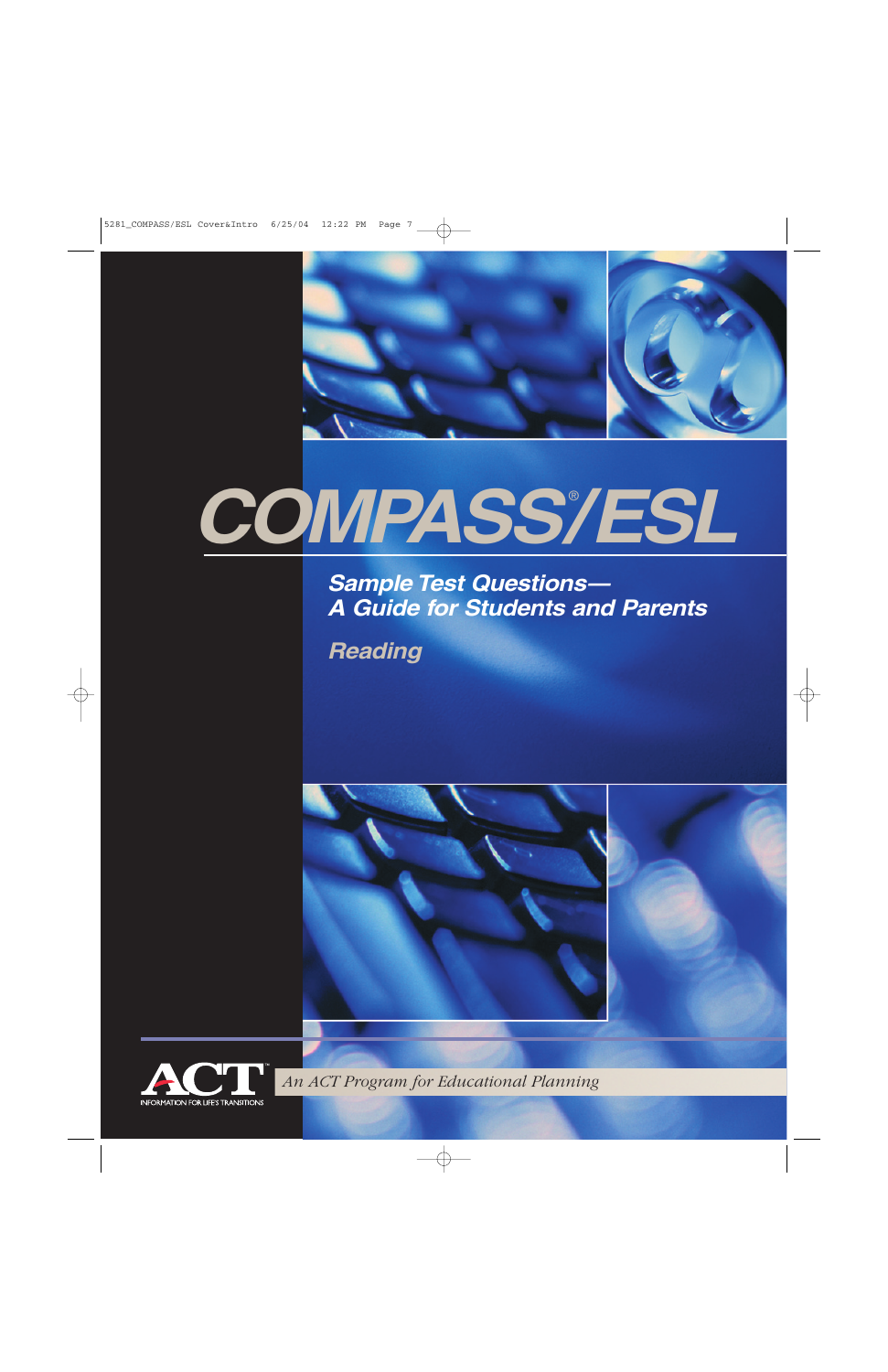## *Note to Students*

#### *Welcome to the COMPASS Sample Reading Test!*

You are about to look at some sample test questions as you prepare to take the actual COMPASS test. The examples in this booklet are similar to the kinds of test questions you are likely to see when you take the actual COMPASS test. Since this is a practice exercise, you will answer just a few questions and you won't receive a real test score. The answer key follows the sample questions.

Once you are ready to take the actual COMPASS test, you need to know that the test is computer delivered and *untimed* that is, you may work at your own pace. After you complete the test, you can get a score report to help you make good choices when you register for college classes.

We hope you benefit from these sample questions, and we wish you success as you pursue your education and career goals!

## *Note to Parents*

The test questions in this sample set are similar to the kinds of test questions your son or daughter will encounter when they take the actual COMPASS test. Since these questions are only for practice, they do not produce a test score; students answer more questions on the actual test. The aim of this booklet is to give a sense of the kinds of questions examinees will face and their level of difficulty. There is an answer key at the end.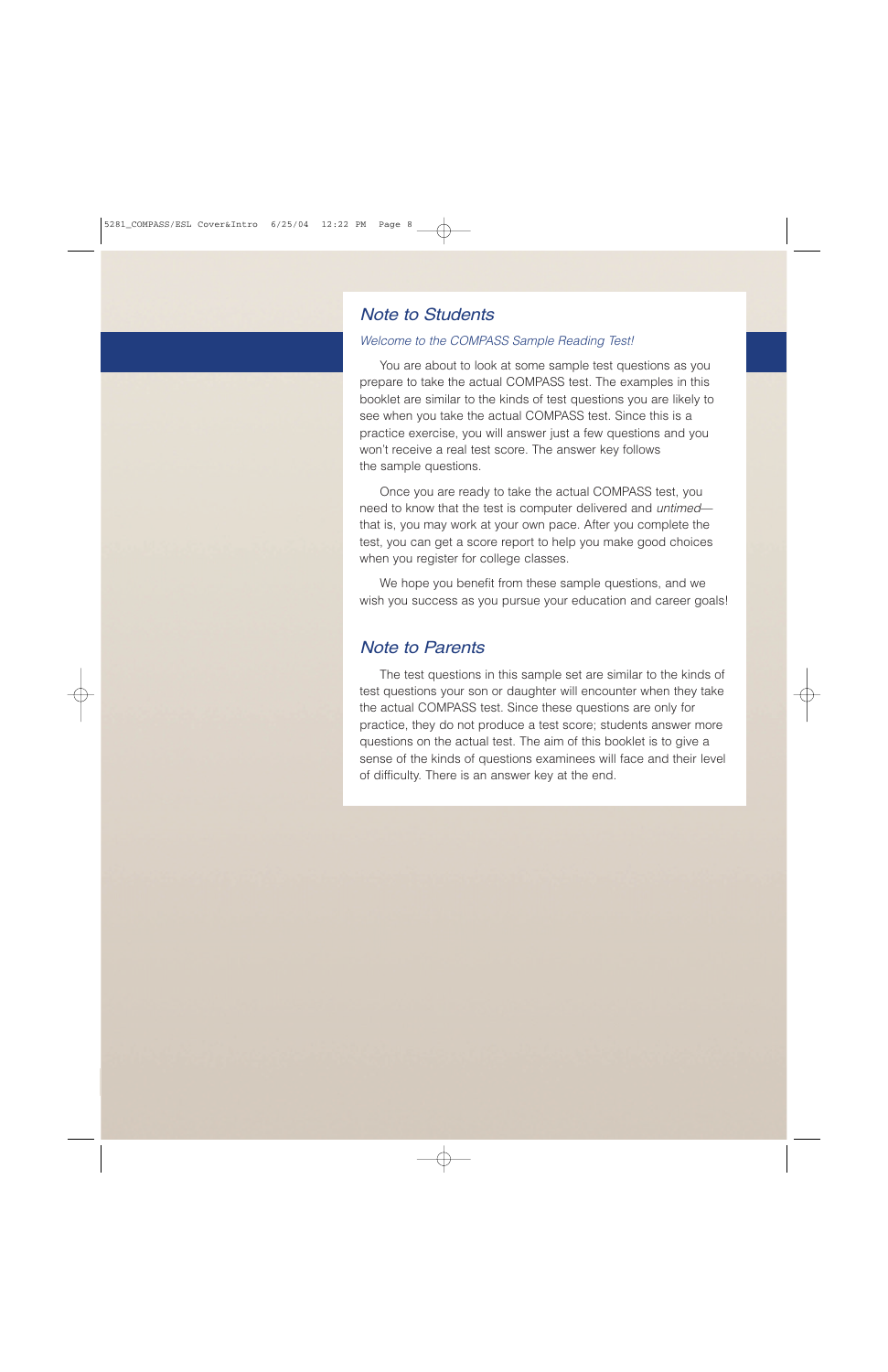## **COMPASS/ESL Reading Placement Test**

The reading comprehension items are of two general categories: referring and reasoning. Within each of these two general categories are several content categories that further specify the skills and knowledge assessed by each item. Referring items pose questions about material explicitly stated in a passage. Reasoning items assess proficiency at making appropriate inferences, developing a critical understanding of the text, and determining the specific meanings of difficult, unfamiliar, or ambiguous words based on the surrounding context.

Samples of items in the primary content categories of the COMPASS Reading Placement Test are provided on the following pages.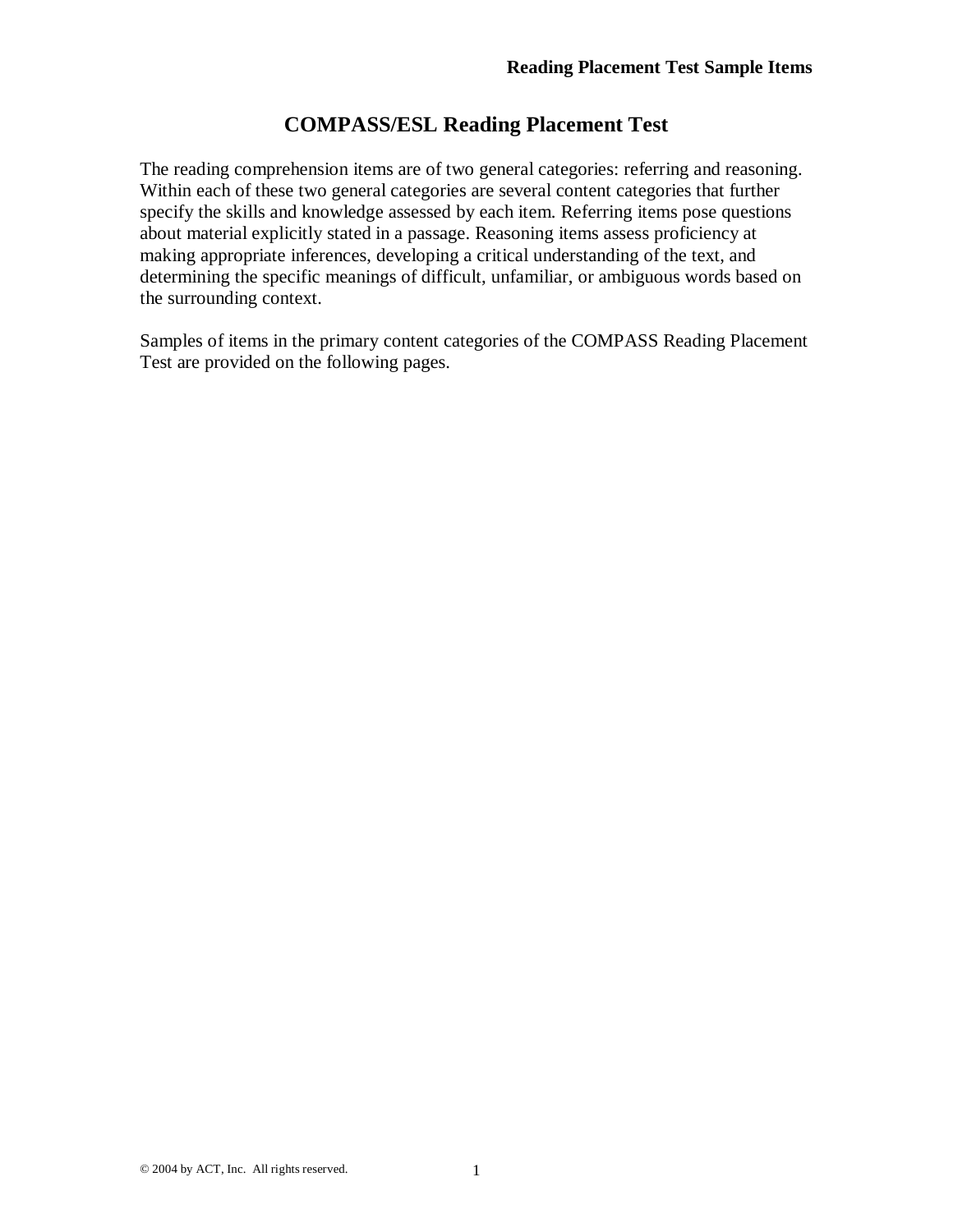#### **Sample Passage 1**

#### **What Methods Do Andean Farmers Use?**

Public debate around climate change and its effects on agriculture tends to focus on the large-scale industrial farms of the North. Farmers who work on a small scale and use traditional methods have largely been ignored. However, as the world slowly comes to terms with the threat of climate change, Native farming traditions will warrant greater attention.

In the industrial model of agriculture, one or two crop varieties are grown over vast areas. Instead of trying to use local resources of soil and water optimally and sustainably, the natural environment is all but ignored and uniform growing conditions are fabricated through large-scale irrigation and the intensive use of artificial fertilizers and pesticides. For example, a handful of basically similar potato varieties, all of which require nearly identical soil conditions, temperature, rainfall, and growing seasons, account for almost all global production. When these global crops are no longer suited to the environment in which they are grown, when their resistance to disease and pests begins to fail, or the climate itself changes, the best way to rejuvenate the breeding stock will be to introduce new genetic material from the vast diversity of crop varieties still maintained by indigenous peoples.

In contrast to the industrial model, Andean potatoes and other Andean crops such as squash and beans grown by Quechuan farmers exhibit extraordinary genetic diversity, driven by the need to adapt crops to the extraordinary climatic diversity of the region. Along the two axes of latitude and altitude, the Andes encompasses fully two-thirds of all possible combinations of climate and geography found on Earth. The Andean potato has been adapted to every environment except the depth of the rainforest or the frozen peaks of the mountains. Today, facing the likelihood of major disruptions to the climatic conditions for agriculture worldwide, indigenous farmers provide a dramatic example of crop adaptation in an increasingly extreme environment. More importantly, Native farmers have also safeguarded the crop diversity essential for the future adaptations.

Adapted from Craig Benjamin, "The Machu Picchu Model: Climate Change and Agricultural Diversity." © 1999 by Craig Benjamin.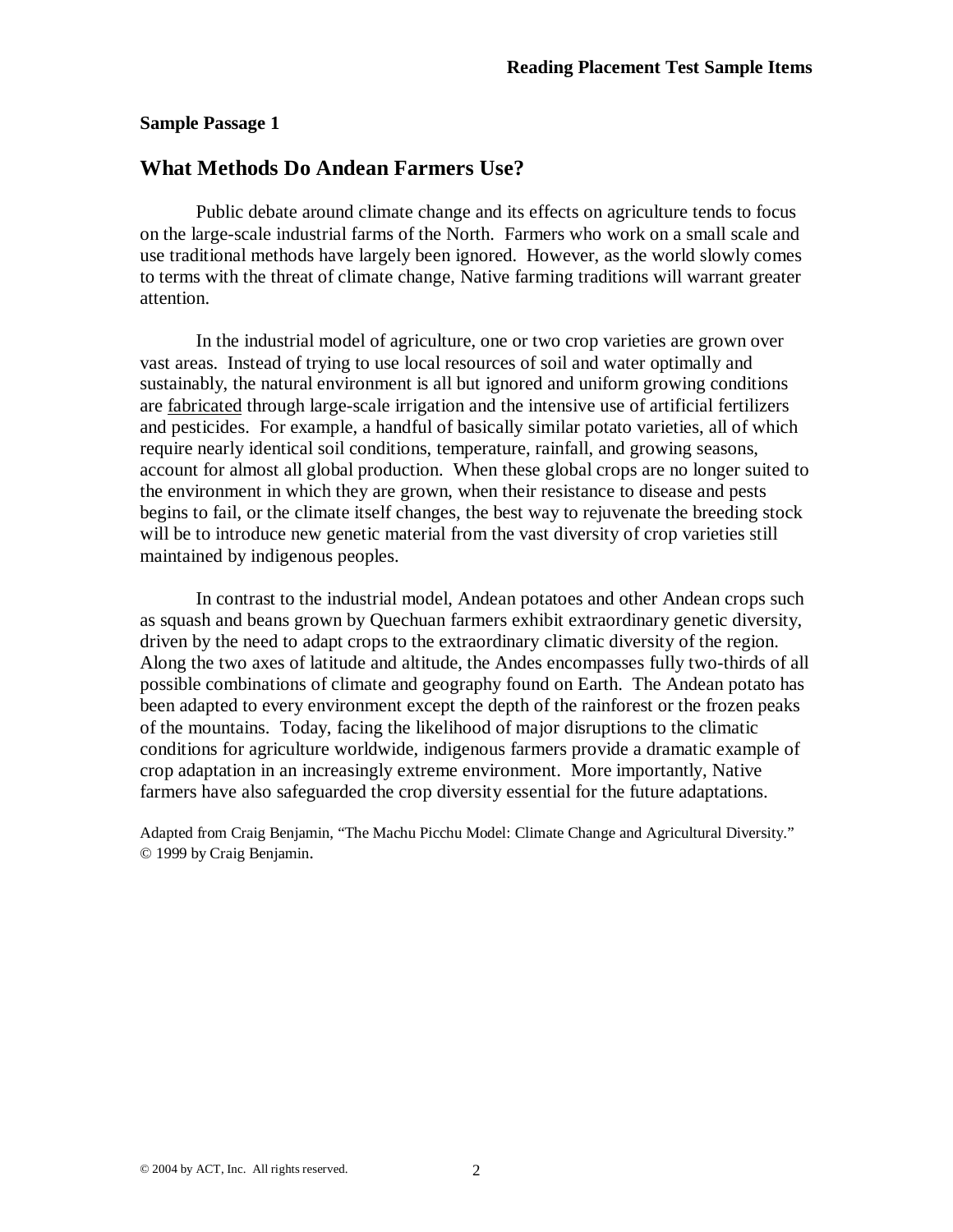- 1. What is the main idea of the first paragraph?
- **A.** Attention to Native farming practices will lead to greater awareness of the threat of climate change.
- **B.** Popularity of small-scale farming in the North will lead to greater attention to Native farming practices.
- **C.** Global demand for food will lead to increasing efficiency of large-scale farming in the North.
- **D.** It will be worthwhile to include a greater focus on Native farming practices in public discussions concerning the threat of climate change.
- **E.** Despite potential climate change, public debate will have little effect on industrial farming practices.
- 2. In the second paragraph, the information about potato-growing practices in the industrial model of agriculture serves to:
- **A.** give an example of a potential problem that Native farming practices could help to alleviate.
- **B.** show the likely global consequences of a possible food shortage caused by industrial farming practices.
- **C.** show how pests and disease are less effectively resisted by crops grown in the industrial farming model.
- **D.** give an example of how public debate has had little effect on the agricultural practices of the North.
- **E.** give an example of how Native farming practices and industrial farming practices derive from different climatic conditions.
- 3. The passage states that which of the following is true of the small number of potato varieties that account for most of the potatoes produced on Earth currently?
- **A.** They are grown in the Andean region.
- **B.** They all require very similar soil and climate conditions.
- **C.** They are no longer suited to their environment.
- **D.** They are based on genetic material from crops developed by indigenous peoples.
- **E.** They make optimal use of available soil and water resources.
- 4. As it is used in the passage, the underlined word *fabricated* most nearly means:
- **A.** woven.
- **B.** falsely stated.
- **C.** fully clothed.
- **D.** manufactured.
- **E.** unwrapped.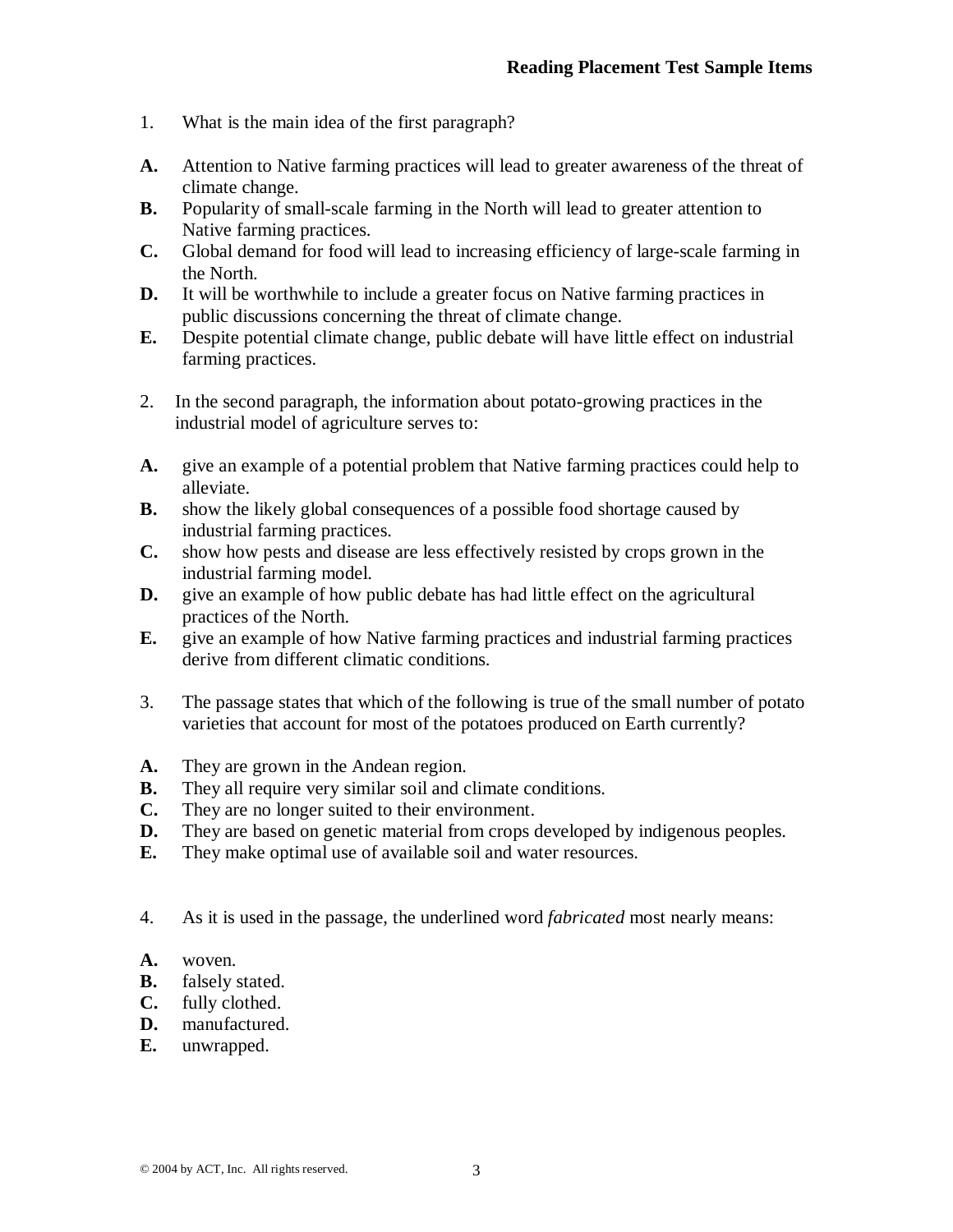**Sample Passage 2**

### **Fortune Tellers**

A young couple entered the restaurant in Andy's view. They were holding hands. Andy sat back down in his chair. He felt sick. He turned and faced his father, who was eating *xôi*.

"What's the matter, son?" asked his father. "I thought you were going to the birthday party."

"It's too late."

"Are you sure?"

Andy nodded. He looked at the plate of *xôi*. He wanted to bury his face in it.

"Hi, Andy." A voice came from behind.

Andy looked up. He recognized the beautiful face, and he refused to meet her eyes. "Hi, Jennifer," muttered Andy, looking at the floor.

"You didn't miss much, Andy. The party was dead. I was looking for you, hoping you could give me a ride home. Then I met Tim, and he was bored like me. And he said he'd take me home…. Andy, do you want to eat with us? I'll introduce you to Tim."

Andy said, "No, I'm eating *xôi* with my father."

"Well, I'll see you in school then, okay?"

"Yeah." And Andy watched her socks move away from his view.

Andy grabbed a chunk of  $x\delta i$ . The rice and beans stuck to his fingernails. He placed the chunk in his mouth and pulled it away from his fingers with his teeth. There was a dry bitter taste. But nothing could be as bitter as he was, so he chewed some more. The bitterness faded as the *xôi* became softer in his mouth, but it was still tasteless. He could hear the young couple talk and giggle. Their words and laughter and the sounds of his own chewing mixed into a sticky mess. The words were bitter and the laughter was tasteless, and once he began to understand this, he tasted the sweetness of  $x\delta i$ . Andy enjoyed swallowing the sticky mess down. Andy swallowed everything down sweetness and bitterness and nothingness and what he thought was love.

Adapted from Nguyen Duc Minh, "Fortune Tellers." in the collection *American Eyes*.©1994 by H. Holt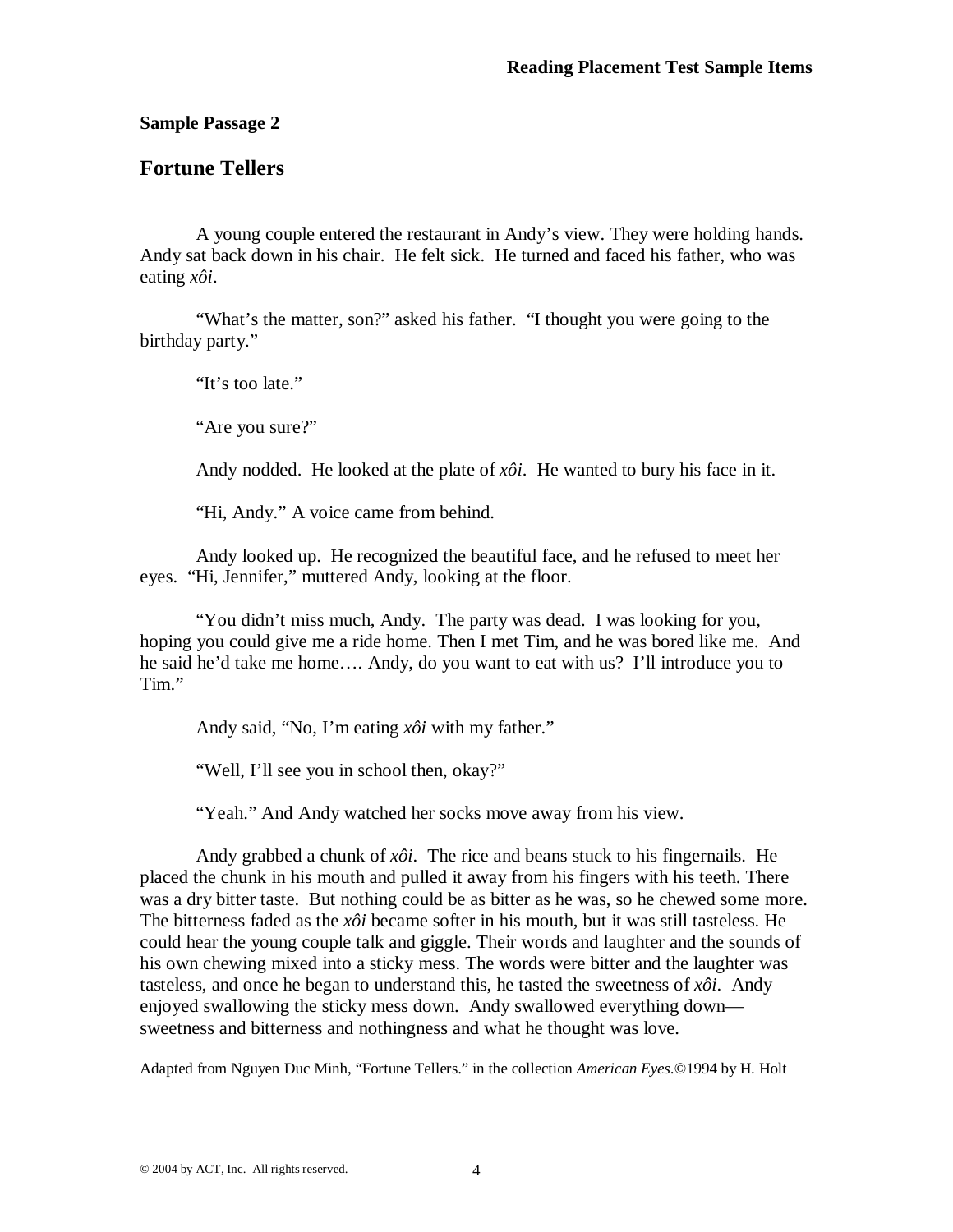- 1. Who is telling this story?
- **A.** Jennifer
- **B.** Andy
- **C.** Tim
- **D.** Andy's father
- **E.** An unnamed narrator
- 2. What is the most reasonable conclusion to make from the statement in the first paragraph, "He felt sick."?
- **A.** Eating *xoi* with his father gave Andy a stomachache.
- **B.** Andy was upset when he saw Jennifer holding hands with Tim.
- **C.** Andy was unhappy about the restaurant his father had selected.
- **D.** Andy was upset with Jennifer for making him miss the party.
- **E.** Andy mistakenly thought that Tim was his best friend.
- 3. According to the passage, Tim would most likely describe the party as:
- **A.** mysterious.
- **B.** lively.
- **C.** dull.
- **D.** upsetting.
- **E.** remarkable.
- 4. Based on the last paragraph, it can be most reasonably inferred that Andy's increasing enjoyment of eating *xôi* was related to:
- **A.** hearing Tim and Jennifer laughing and talking.
- **B.** the fact that it stuck to his fingernails.
- **C.** sitting at a table with Tim and Jennifer while he ate.
- **D.** the fact that his father made the *xôi*.
- **E.** seeing Tim and Jennifer eating *xôi*.
- 5. This passage is mainly about the relationship between:
- **A.** Andy and his father.
- **B.** Andy and Tim.
- **C.** Andy's father and Tim.
- **D.** Jennifer and Tim.
- **E.** Jennifer and Andy.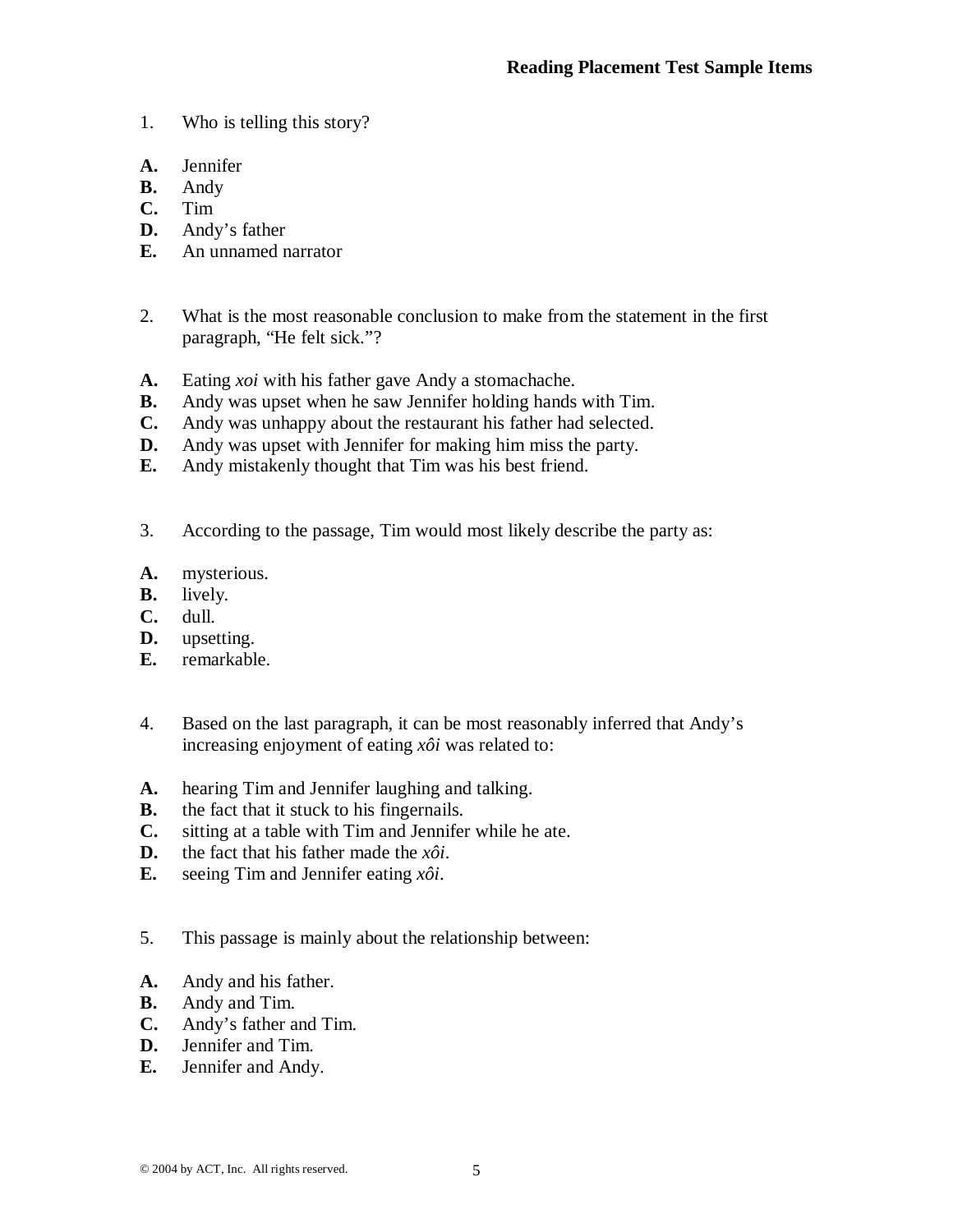#### **Sample Passage 3**

## **In the 1930s, why did author Zora Neale Hurston choose Eatonville, Florida, to be the first source for her collection of folklore?**

I was glad when somebody told me, "You may go and collect Negro folklore." In a way, it would not be a new experience for me. When I pitched headforemost into the world I landed in the crib of Negroism. It was fitting me like a tight chemise. I couldn't see it for wearing it. It was only when I was off in college, away from my native surroundings, that I could stand off and look at my garment. Then I had to have the spy-glass of anthropology to look through.

I was asked where I wanted to work and I said, "Florida. It's a place that draws people—Negroes from every Southern state and some from the North and West." So I knew that it was possible for me to get a cross section of the Negro South in one state. And then I realized that I felt new myself, so it looked sensible for me to choose familiar ground.

I started in Eatonville, Florida, because I knew that the town was full of material and that I could get it without causing any hurt or harm. As early as I could remember, it was the habit of the men particularly to gather on the store porch in the evenings and swap stories. Even the women would stop and break a breath with them at times. As a child when I was sent down to the store, I'd drag out my leaving to hear more.

Folklore is not as easy to collect as it sounds. The ideal source is where there are the fewest outside influences, but these people are reluctant at times to reveal that which the soul lives by. I knew that even *I* would have some hindrance among strangers. But here in Eatonville I knew everybody was going to help me.

Adapted from Zora Neale Hurston, *Mules and Men*. ©1935 by J.B. Lippincott Company.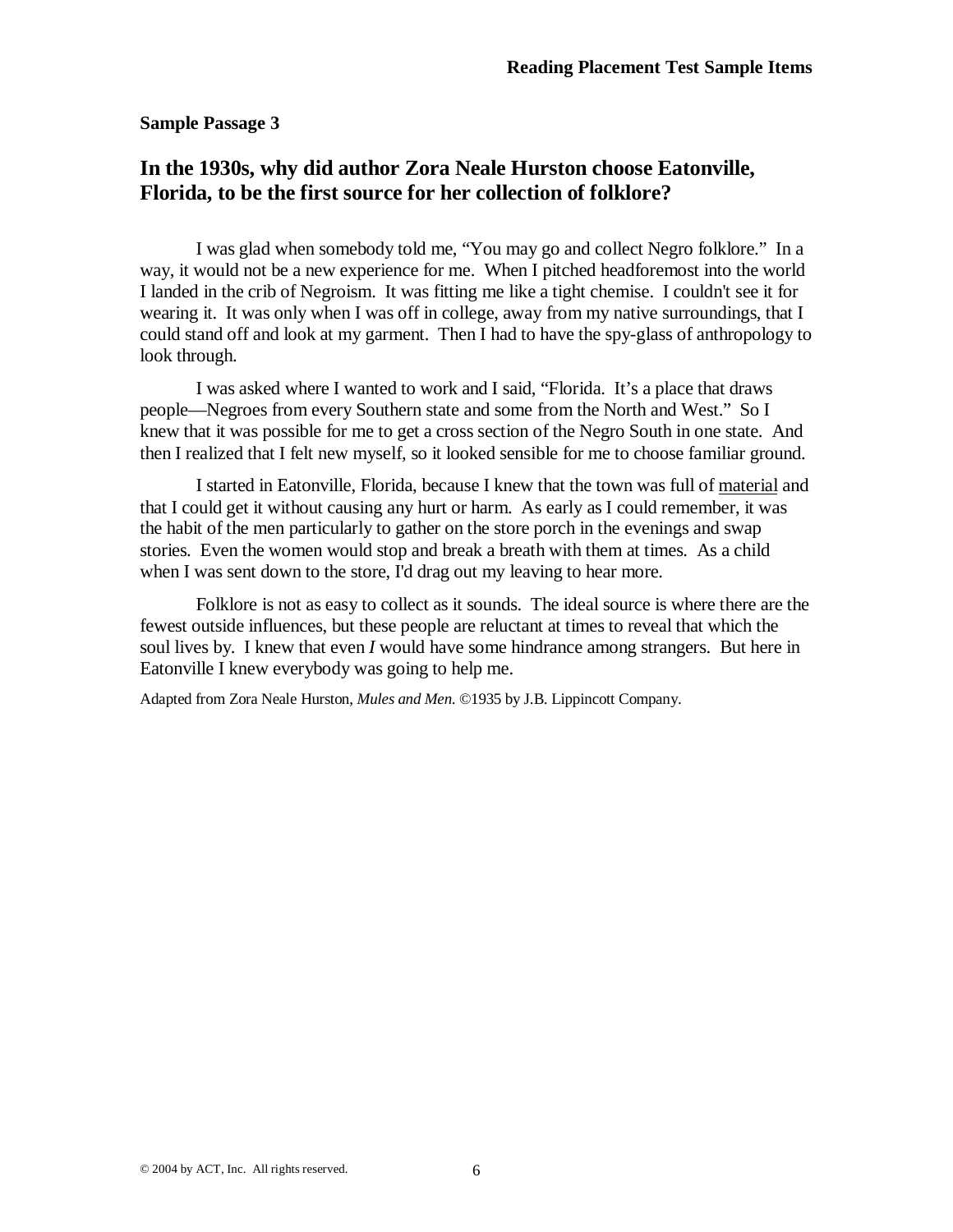- 1**.** Which of the following does the author use as a metaphor for the culture in which she was born?
- **A.** College
- **B.** Garment
- **C.** Southern state
- **D.** Spy-glass
- **E.** Story
- 2. Based on the first paragraph, it is most reasonable to conclude that while in college the author:
- **A.** decided to become a professor of anthropology.
- **B.** decided that she did not want to live permanently in Eatonville, Florida.
- **C.** felt that her teachers prevented her from studying what she wanted.
- **D.** became disenchanted with anthropology.
- **E.** understood her own culture in new and different ways.
- 3. As it is used in the passage, the highlighted word *material* most nearly means:
- **A.** diversity.
- **B.** fabric.
- **C.** information.
- **D.** money.
- **E.** energy.
- 4. In the second paragraph, the author indicates that one reason she chose to work in Florida was that she wanted to collect folklore:
- **A.** from people of different geographical backgrounds.
- **B.** where her teachers suggested she do so.
- **C.** from a place she had never visited.
- **D.** in a state far from where she grew up.
- **E.** in a state with a large urban population.
- 5. In the first paragraph, the author's claim, "In a way, it would not be a new experience for me," refers to the fact that:
- **A.** she had already attended college in Florida.
- **B.** she had already collected folklore in Florida for a college course.
- **C.** she had already experienced new cultures by leaving home.
- **D.** she was already familiar with the folklore she was to collect.
- **E.** she had already received permission to conduct the study.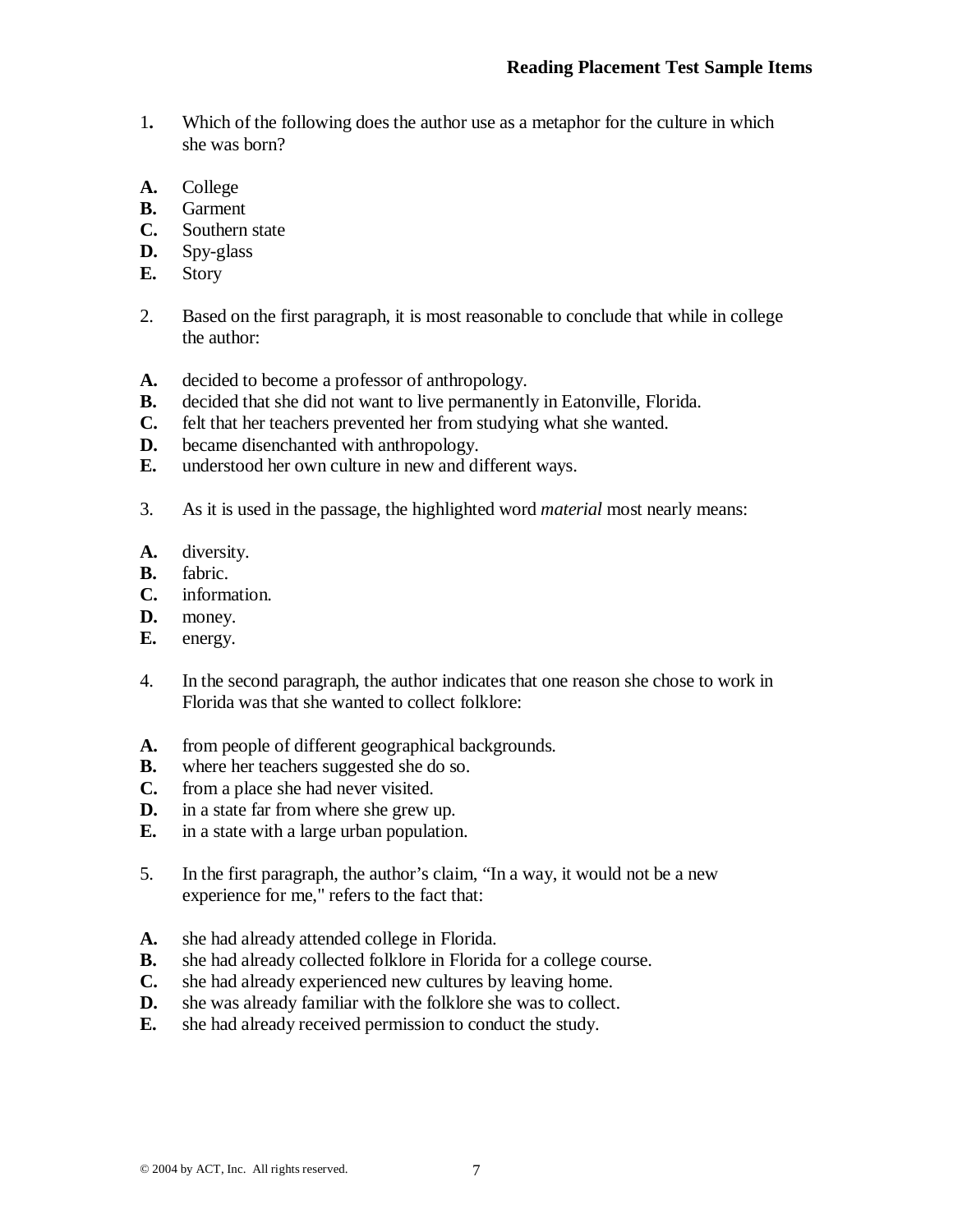- 6. Based on information in the third paragraph, which of the following statements about the interactions on the porch can be most reasonably inferred?
- **A.** The adults encouraged the author (as a child) to stay and tell stories.
- **B.** Men were more frequent participants than were women.
- **C.** Most of the storytellers had not grown up in Eatonville.
- **D.** The author's parents sent her to the porch to hear the stories.
- **E.** One man in particular told most of the stories.
- 7. In the last paragraph, the author writes that folklore collecting:
- **A.** is less difficult than it appears.
- **B.** is easiest to accomplish in isolated places because people there freely reveal their innermost thoughts.
- **C.** can be difficult in isolated places, even though the people there are the best sources.
- **D.** is more difficult than publishing what has been collected.
- **E.** is the best way to reveal what is important to people.
- 8. Which of the following is NOT among the reasons the author gives for her decision to collect folklore in Eatonville?
- **A.** The people of Eatonville would be grateful that she published their stories.
- **B.** The people of Eatonville would have many stories for her collection.
- **C.** Eatonville and its people are familiar to her.
- **D.** She believes that she can collect stories without doing harm.
- **E.** She believes that the people of Eatonville will help her in her project.